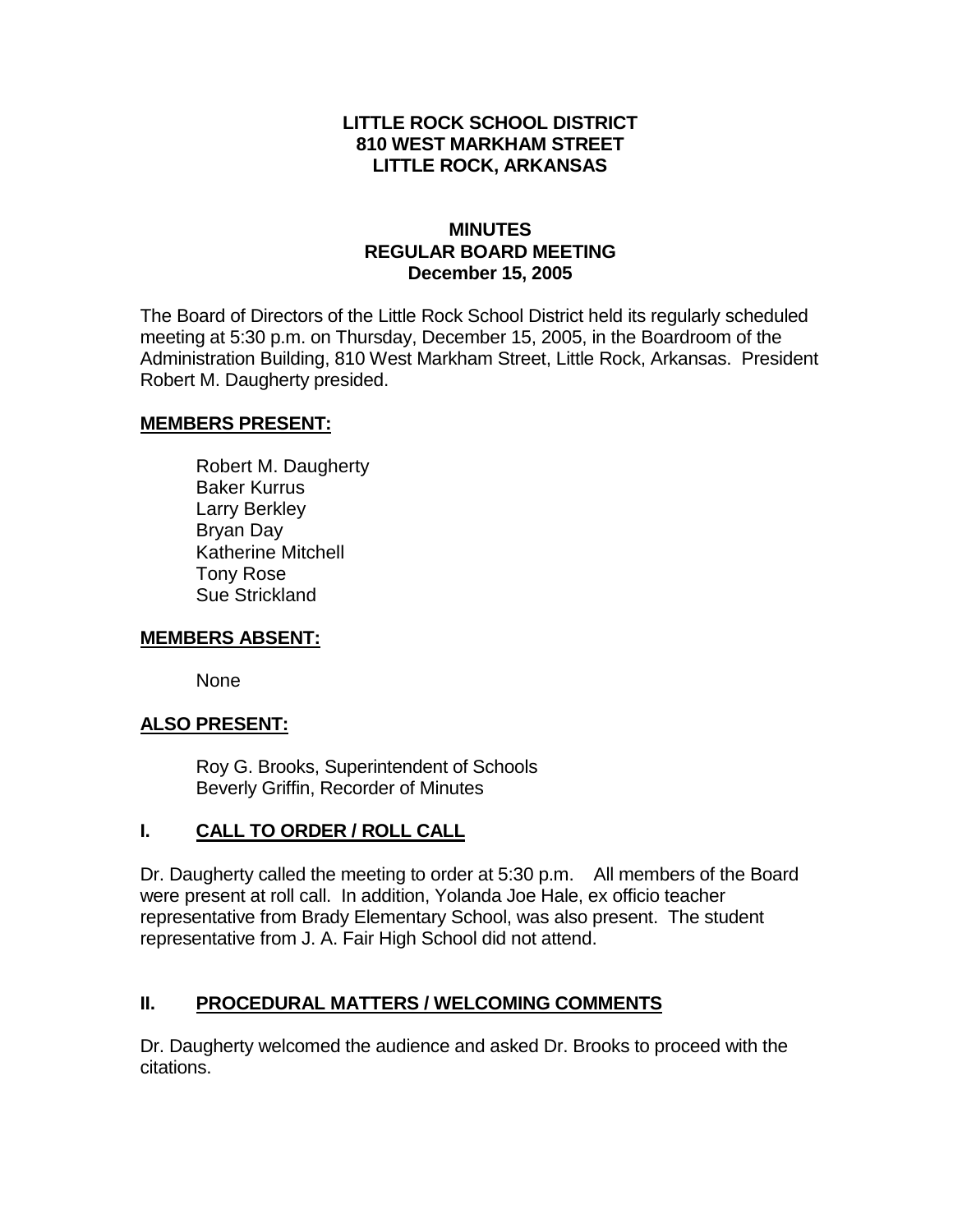### **III. REPORTS/RECOGNITIONS/PUBLIC COMMENTS**

### **A. Superintendent's Citations**

Dr. Brooks presented a certificate of appreciation to *Mr. Gus Vratsinas* of Vratsinas Construction Company. VCC donated materials, machinery and labor in excess of \$14,000 to build a new practice field for the Parkview High School marching band.

Members of the Parkview Student Congress were recognized by the Superintendent for winning first place at the Arkansas Student Congress competition - November 6-8, 2005. Members of the team were *Ashton Gilstrap, Maliha Iqbal, Jacob Kauffman, Opal Kelly, Chance McDermott, Karthik Soora, Sarah Walker* and *Josh Young*. Their sponsor, *Patricia Treadway*, was also awarded a certificate of appreciation for her commitment to these students.

*Faye Zhao*, student at Central High School, was recognized for her selection as one of two AP Scholars from the State of Arkansas. This is an annual award based on scores received on the College Board Advanced Placement exam.

*Amanda Compadre*, a senior at Central High School, was named a National Hispanic Scholar by the College Board National Hispanic Recognition Program for her performance on the PSAT and National Merit Qualifying Tests.

*Rafi Kazi*, senior at Central High School was not present at the meeting; however, Dr. Brooks announced that Rafi had been named a semi-finalist in the Siemens Westinghouse Competition in Math, Science and Technology. Only three students from Arkansas were so recognized this year.

*Cathy Koehler*, media specialist at Baseline Elementary, received a "Read Across America Library Books Award" from the National Education Association, the NEA Foundation and Warner Brothers, Inc. This award provided \$5,000 for Ms. Koehler to use to purchase new books for the Baseline Elementary School library.

*Michelle Jackson*, a geometry teacher at Hall High School, was recognized for being selected as one of three teachers in the state of Arkansas to receive the 2005 Presidential Awards for Excellence in Mathematics and Science Teaching.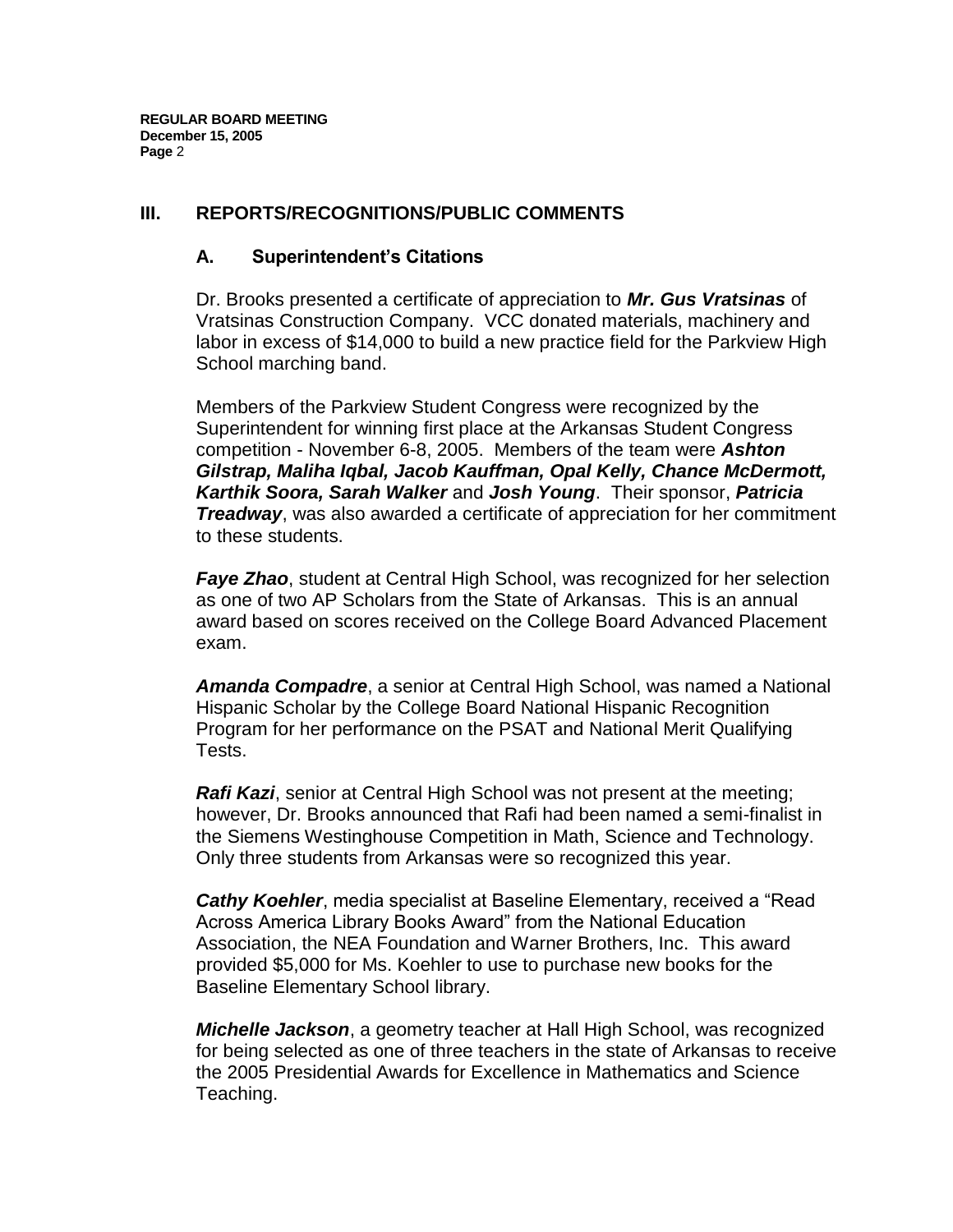*Carol Fleming*, a speech pathologist at Pulaski Heights Middle School, was honored by the Arkansas Speech-Language-Hearing Association at their annual convention in Hot Springs, Arkansas.

Dr. Brooks recognized teachers who recently learned that they had successfully achieved National Board certification from the National Board for Professional Teaching Standards. These teachers were:

- *Beverly Cook, Brady Elementary School;*
- *Pam Ruehr, Carver Magnet Elementary School;*
- *Sherry Chambers and Teresa Knapp-Gordon, Dodd Elementary School;*
- *Amy Thompson, Fulbright Elementary School;*
- *Karl-Henry Romain, Louisa Rook and Stacie Thompson, Hall High School;*
- *Gail Harris, M. L. King Magnet Elementary School;*
- *Gary Waldrop, Mabelvale Magnet Middle School;*
- *Jason Finney and Bridget Shinn, Mann Magnet Middle School;*
- *Teddi Cole, Otter Creek Elementary School;*
- *Amelia Farlow, Gail King, Vicki Logan, Debra Murray, and Billie Wallace, Parkview Magnet High School;*
- *Trela Cook and Randy Isely, Pulaski Heights Middle School,*
- *Denise Holley, Rightsell Elementary School; and*
- *H. D. Pruett, Terry Elementary School.*

*Mr. Doug Eaton* was recognized by the Board and Superintendent for his fourteen years of service to the Little Rock School District. Mr. Eaton was recently selected to lead the Arkansas Department of Academic Facilities and Transportation.

The teacher ex officio representative to the Board for the month of December, *Yolanda Joe Hale*, teacher at Brady Elementary School, was given a certificate of appreciation for her service.

#### **B. Remarks from Citizens**

Citizens who wish to address the Board are provided an opportunity to phone the Superintendent's Office and request placement on the agenda. Those who were present included:

 *Dora Wallace* – Ms. Wallace shared with the Board her personal experience of the National Board Certification process. She noted that completing the requirements of the program was difficult, rigorous, very stressful and time consuming. However, she expressed appreciation for the opportunity to participate and indicated that completing the assessments was worth her efforts. She thanked the Board for their financial contribution to the program and asked that financial assistance continue to be provided for this purpose.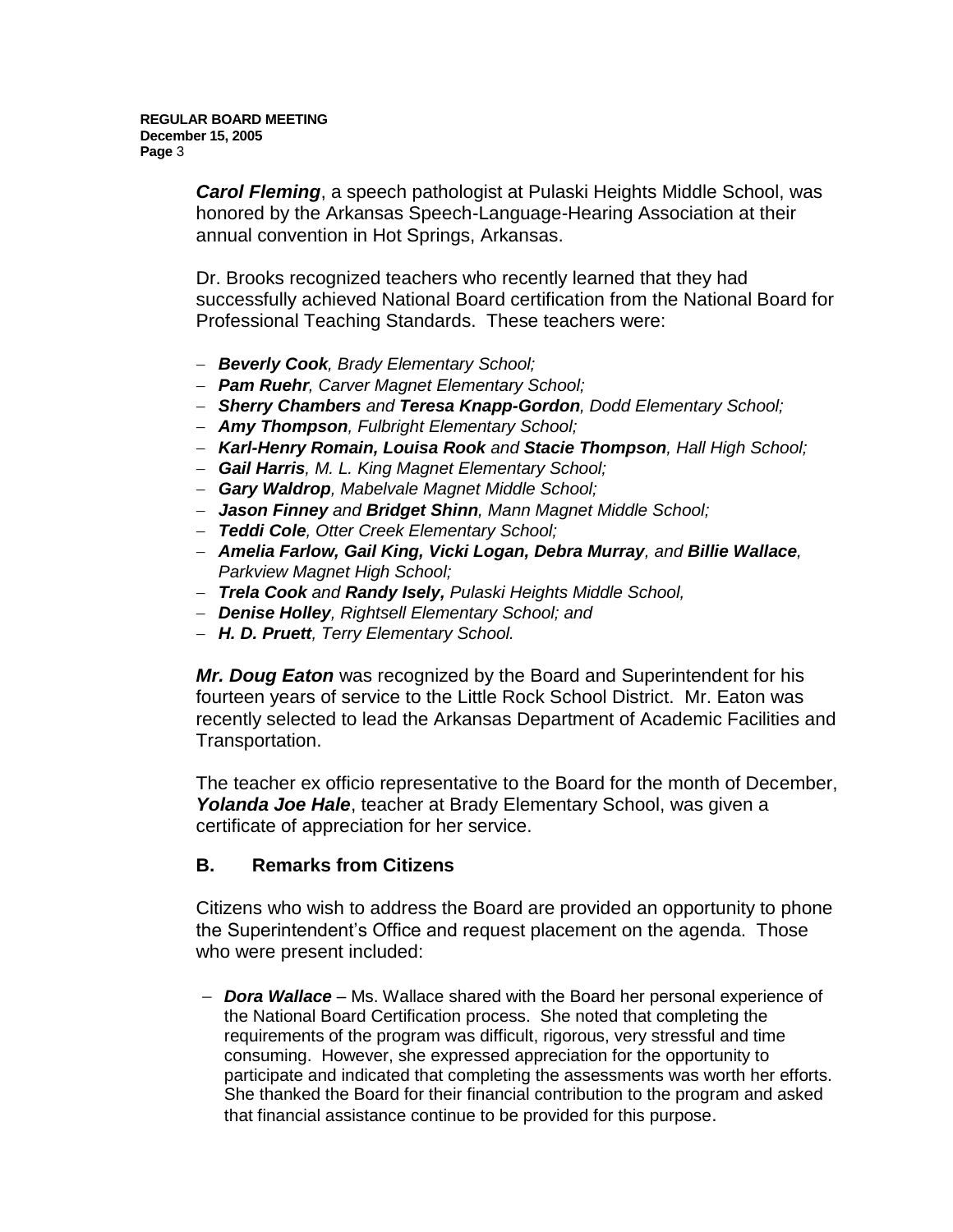- *Ruth Eyres* Ms. Eyres introduced herself as a special education teacher at J. A. Fair High School who achieved National Board Certification in 2002. She shared from her perspective that the experience made her a better classroom teacher. She stated that student engagement in the learning process is the key ingredient to quality results. She also asked the Board to consider continuing financial assistance to teachers who wish to participate in National Board Certification.
- *Judith Murray* Ms. Murray discussed the benefits of National Board Certification and the rigorous process that brings teachers an opportunity to improve their classroom skills. She shared that the costs associated with becoming nationally certified were prohibitive to some teachers who wouldn't have the opportunity to participate if the District didn't continue financial support.
- *Cathy Koehler* Ms. Koehler provided more in depth detail regarding the National Board Certification process. Over the course of three years, teachers build a portfolio to assess their teaching style in five core areas. LRSD teachers who successfully complete the process are rewarded by receiving an annual salary stipend in the amount of \$3,000.
- *Sonya McDaniels* introduced herself as a parent of a Central High School student. Ms. McDaniels objected to a play that was part of the drama department's work during December. She also distributed copies of an e-mail message sent to Principal Nancy Rousseau.

## **C. Little Rock Classroom Teachers Association**

**Katherine Wright Knight** congratulated those teachers and others who were recognized previously during the Superintendent's Citations and Recognitions portion of the agenda. She thanked Dr. Brooks and business office staff for ensuring that all employees had received salary increases and retroactive pay as of December 15, prior to the holidays. Some of these increases were just approved by the Board at the December 8 special meeting.

Ms. Knight advised that this year's efforts had resulted in an additional 22 board certified teachers for the LRSD. The National Board assessments are \$350.00 per section of the test, and she reported that this expense prohibits some teachers from completing the process. She congratulated the teachers who had finished, and encouraged those who had not been successful to keep on trying and to take the retests.

#### **D. Joshua Intervenors**

**Mr. John Walker,** attorney for the Joshua Intervenors, addressed the Board. He congratulated all of the teachers and students who had been recognized previously in the meeting.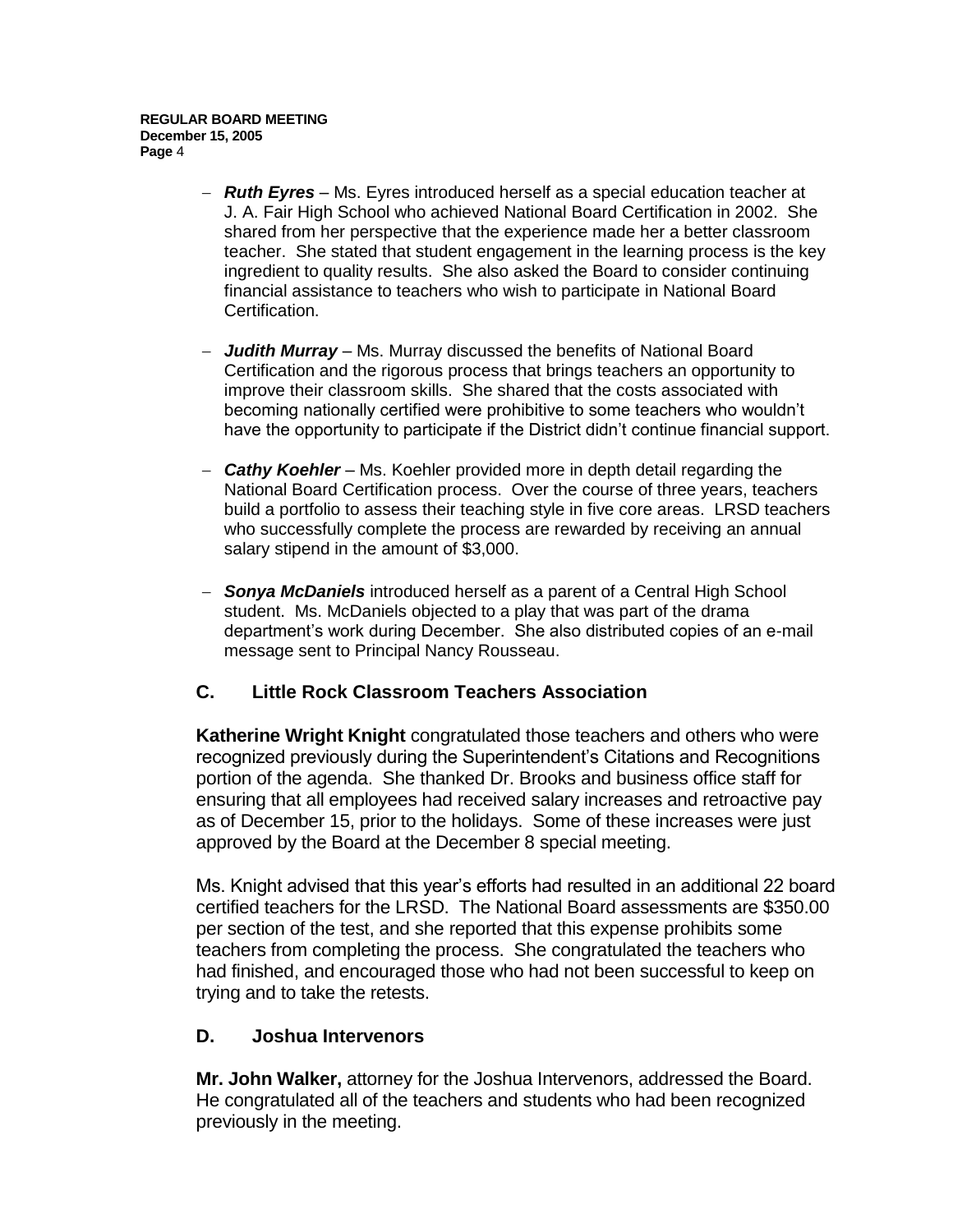Mr. Walker asked the Board to address the correlation between quality teaching and student achievement. He asked Board members to consider his belief that there are separate educational systems within the District which do not provide an equal education for Black students. He encouraged the Board and administration to approach the issue with professionalism and commit District resources to measure student achievement for all children by the same standards.

*Mr. Rose left the meeting at 6:17 p.m. and returned at the conclusion of Mr. Walker's comments.* 

## **IV. REPORTS AND COMMUNICATIONS**

#### **A. Remarks from Board Members**

Mr. Rose gave his best holiday wishes to the audience, LRSD employees and fellow Board members. He offered congratulations to the teachers who were recognized for completing the National Boards and noted that the most successful teaching comes from those who can inspire students to learn by teaching self-discipline.

Ms. Strickland also congratulated the teachers who were recognized earlier in the agenda and expressed admiration for those teachers who undertook a most difficult process in order to become better teachers.

Dr. Mitchell reported that she had visited the Fair Park Early Childhood Center. She encouraged others to visit and reminded the audience how important it is to reach children at the earliest age in order to help them be better learners in elementary, middle and high school. She advocated for reducing the number of students in kindergarten through third grade classrooms in order to give teachers more time to work with the younger children one-on-one.

Dr. Mitchell noted that she had also attended a session at St. Mark Church which focused on encouraging parental involvement in the educational experiences of their children. She thanked Dr. Olivine Roberts and Dr. Linda Watson for their participation in this meeting, which provided information for parents regarding the Academic Improvement Plan (AIP) process for students who do not meet proficient levels on the Benchmark exams. She encouraged more partnership building activities between the schools, churches and homes.

Mr. Berkley reported that he had also visited the Fair Park Early Childhood Center. He expressed excitement that the District was setting a standard for the entire state for early childhood educational opportunities.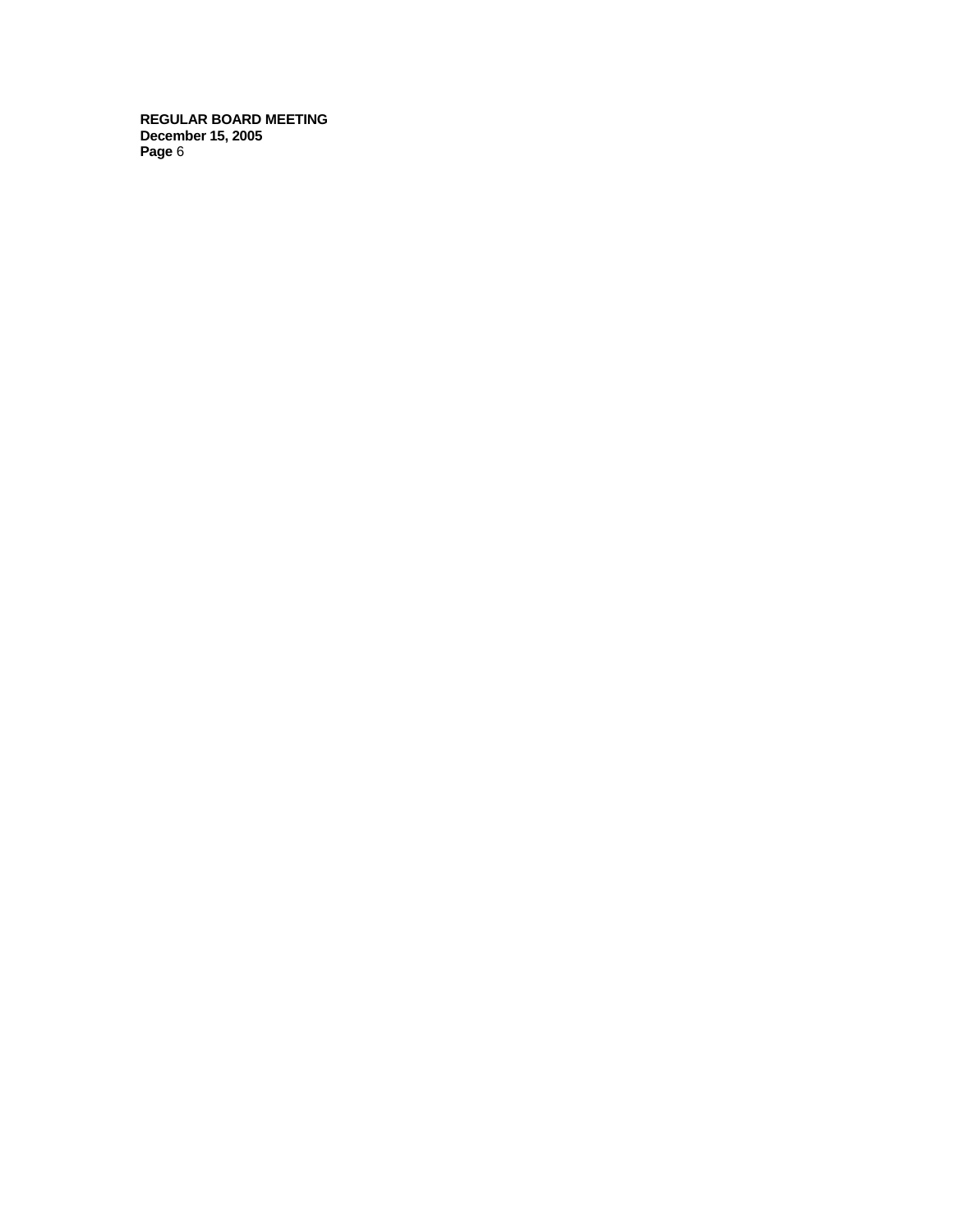Mr. Berkley responded briefly to the remarks made by Attorney John Walker by saying that he was certain that huge efforts were made by District teachers to increase achievement for all LRSD students; that it was unfair to say that teachers are not doing a good job for their students.

Mr. Kurrus attended a musical program at Forest Heights Middle School. He was pleased to see a large audience and noted that the choral and band programs had doubled in size over the past year. He was happy to report that positive things are going on at Forest Heights.

Mr. Kurrus commented on the recent publication by the Koret Task Force which predicts a dramatic change in the way public education is delivered to students. Massive change should be expected in the way schools are funded and in the way services are provided.

Dr. Daugherty made brief remarks to his fellow Board members, noting that every issue has two points of view. He stated his personal perspective - - that as a public servant he is duty bound to listen to everyone, whether he agrees or disagrees with the other's point of view. He closed by wishing everyone a Merry Christmas and a Happy New Year.

## **B. Student Assignment Report**

No report.

## **C. Budget Update**

No report.

## **D. Construction Report: Proposed Bond Projects**

The monthly Construction Report was printed in the Board's agenda. There was no additional information presented.

## **E. Internal Auditors Report**

Mr. Becker's monthly report was printed in the agenda.

## **F. Technology Update**

The monthly technology report was printed in the Board's agenda.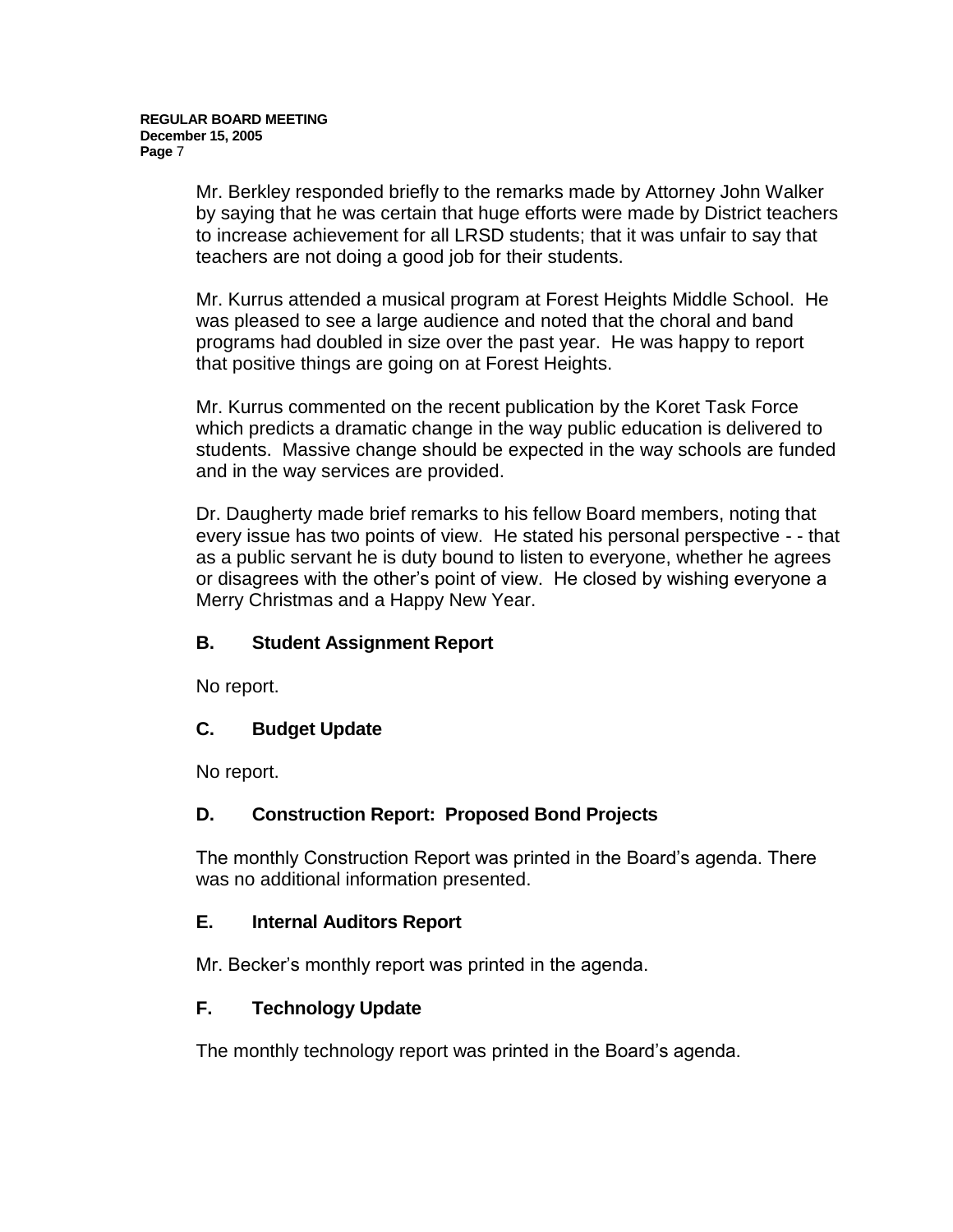### **G. Reorganization Update**

Joe Mittiga provided a brief oral report regarding progress made toward the District's reorganization. He noted that effective July 1, 2005, 100 positions had been eliminated from the District's administration. He stated that efforts were underway, six months into the year, to assess and evaluate the process and determine the progress that had been made.

Mr. Mittiga reported that he will coordinate a process to interview all principals and to seek input and feedback on how things are going at the school level from the building leaders' perspective. The intent of the survey is to determine if anything should be done by the administration in order to provide better services to the schools. Principals have been given the authority to identify their needs and secure services they feel are needed in order to best serve their students. Mr. Mittiga will report to the Board once the evaluation is complete.

## **H. School Improvement Update**

Dr. Sadie Mitchell reported to the Board regarding efforts to meet the State's ACTAAP school improvement requirements. She noted that in the 2004-05 school year, twenty-three LRSD elementary schools met the standards required by ACTAAP testing. Eight of the elementary schools are currently designated on "alert status." Five LRSD schools were removed from the School Improvement list because of making the required progress on student achievement tests.

Dr. Mitchell asked several principals to share what was being done in their particular schools to secure the necessary resources, work with students on their areas of deficiency, and develop strategies with their teachers to ensure students are receiving the best possible services. The Board heard from Jane Harkey, principal of Chicot Elementary School, Betty Mosley, principal of Watson Elementary, and Ada Keown, principal of Brady Elementary School.

Mr. Babbs reported on the status of secondary schools; 12 of the 13 middle and high schools are on the school improvement list in one or more areas. Southwest and Cloverdale Middle Schools have been designated as in their third year of deficiency, and the principals of those schools, Freddie Fields and David Smith, were present to review the collaborative efforts that are being made to improve student achievement and test performance.

*The board recessed at 7:16 p.m. for a ten-minute break.*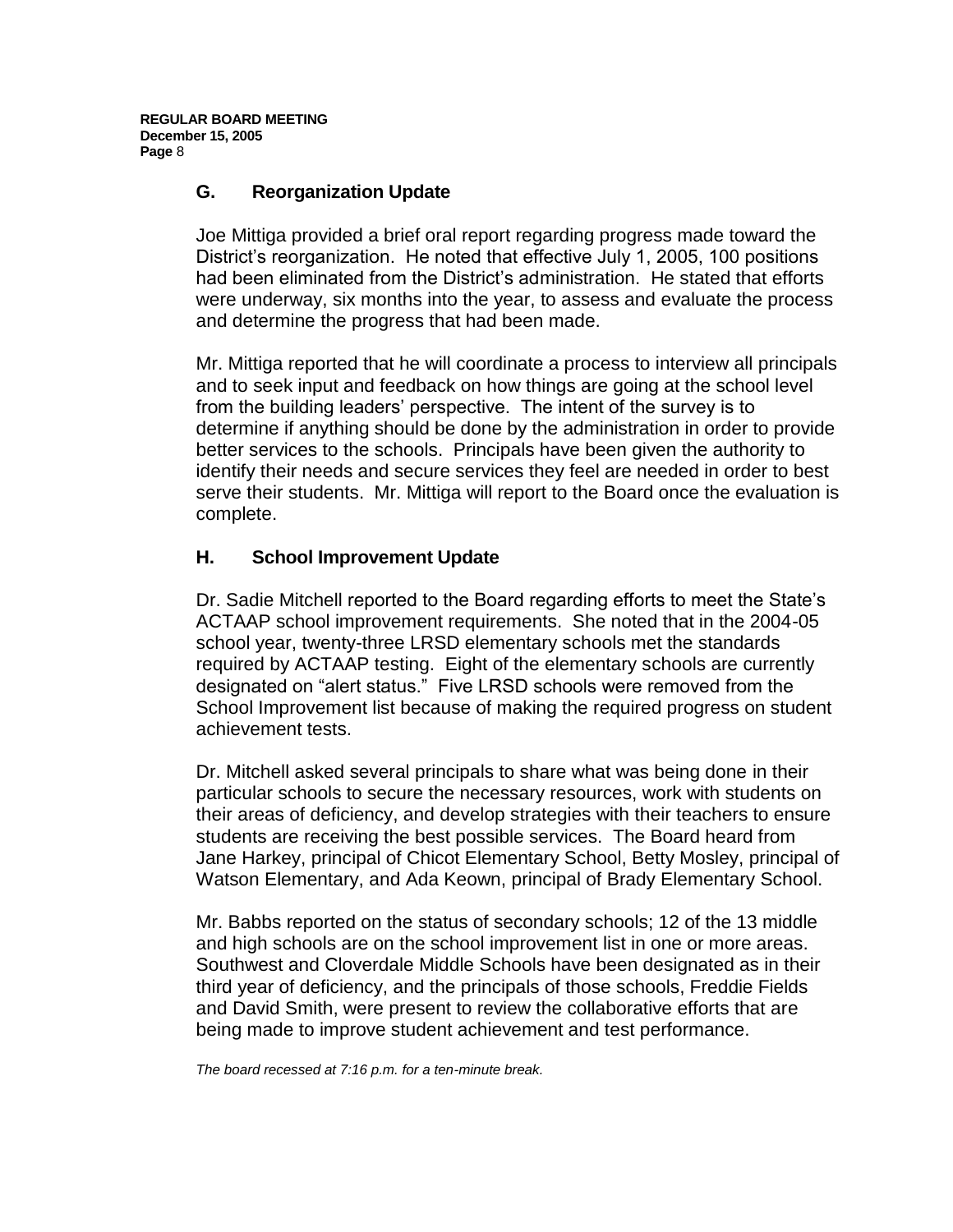#### **V. APPROVAL OF ROUTINE MATTERS**

#### **A. Minutes**

Minutes from the regular meeting of the Board of Directors held on November 17, 2005, were presented for review and approval. Mr. Berkley moved to approve the minutes as presented. Mr. Rose seconded the motion and it **carried unanimously.**

## **VI. BOARD POLICY AND REGULATIONS REVIEW**

**A. First Reading: Policy IKF – General Education Graduation Requirements, with Regulations**

> **Review of Regulations: ID-R, Student Schedules; IDBDA-R2, Academic Improvement Plan; IHCC-R, Pre-AP and AP Courses, Grades 6-12; and IKR-R, Class Rankings/Grade-Point Averages**

The board was asked to approve recommended revisions to Policy IKF, General Education Graduation Requirements and accompanying regulations. In addition, revisions to regulations regarding Student Schedules, Academic Improvement Plans, Pre-AP and AP course requirements for grades six through twelve, and Class Rankings and Grade-Point Averages were provided for the Board's review and comment.

Mr. Berkley moved to approve Policy IKF on first reading. Mr. Rose seconded the motion and it **carried unanimously**.

## **VII. EDUCATIONAL SERVICES**

### **A. Proposed Changes in Middle and High School Curriculum Programs, 2006-2007**

Pursuant to Board Policy IG, Curriculum Development, Adoption and Review, proposed new courses are to be submitted to the Board for approval in December of each year. A comprehensive review of the District's current course catalog resulted in several amendments and deletions to course offerings in secondary educational programs. The administration recommended approval of the changes submitted. Dennis Glasgow, Senior Director of Curriculum, was present to respond to questions from the Board. Mr. Berkley made a motion to accept the administration's recommendations; Mr. Kurrus seconded the motion, and it **carried unanimously**.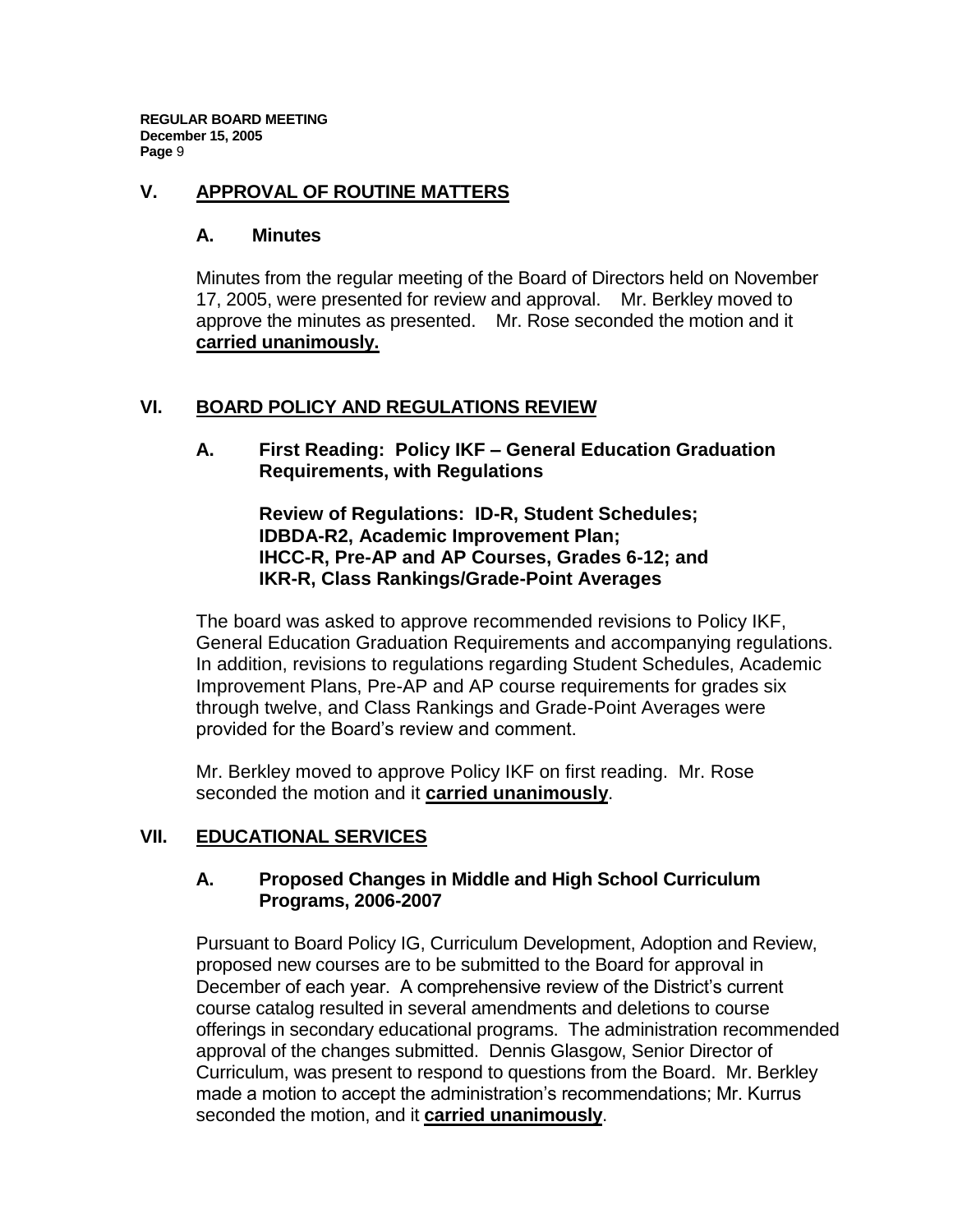# **B. Elementary Textbook Adoption Timeline Extension**

The Board was asked to authorize an extension for approval of the elementary mathematics textbook adoption. By board regulation, this process is to be complete and before the board for approval by the December meeting of each school year. The statewide adoption process was delayed this year; therefore the adoption committee requested additional time to complete their review and selection. Mr. Berkley moved to approve the requested extension. Mr. Rose seconded the motion and it **carried unanimously**.

## **VIII. ADMINISTRATION**

# **A. Guiding Principles and Goals**

In October 2005, the Board and District administrators worked collaboratively with consultants, Dr. Dennis Smith and Mr. Robert Klempen, to clearly define the intent of the 2003 Strategic Plan and develop measures of accountability that would gauge achievement of the District's goals. A summary, which included the current LRSD mission statement and proposed guiding principles, was provided for the Board's review; they were asked to approve the recommended Guiding Principles. Mr. Joe Mittiga, Governmental and Public Affairs Officer, presented the recommendation and answered questions from the Board.

Mr. Rose moved to approve the recommendation as submitted. Mr. Berkley seconded the motion and it **carried unanimously**.

## **B. Otter Creek Attendance Zone Adjustment**

A review of enrollment data at Cloverdale, Mabelvale, Watson and Otter Creek Elementary Schools revealed a need to revise the attendance zone for Otter Creek and Mabelvale Elementary Schools. Otter Creek has been operating over capacity for several years and has required the addition of several portable classrooms in order to meet the needs of the student population. Mabelvale Elementary has operated under capacity for several years, with sufficient space to accommodate students who reside in the Merrivale subdivision, or zone blocks 3635, 3654, and 3655. Provisions were included to allow students currently enrolled at Otter Creek to remain there through the completion of their fifth grade year.

Ms. Strickland moved to approve the recommendation presented by the administration. Mr. Rose seconded the motion and it **carried unanimously**.

## **IX. HUMAN RESOURCES**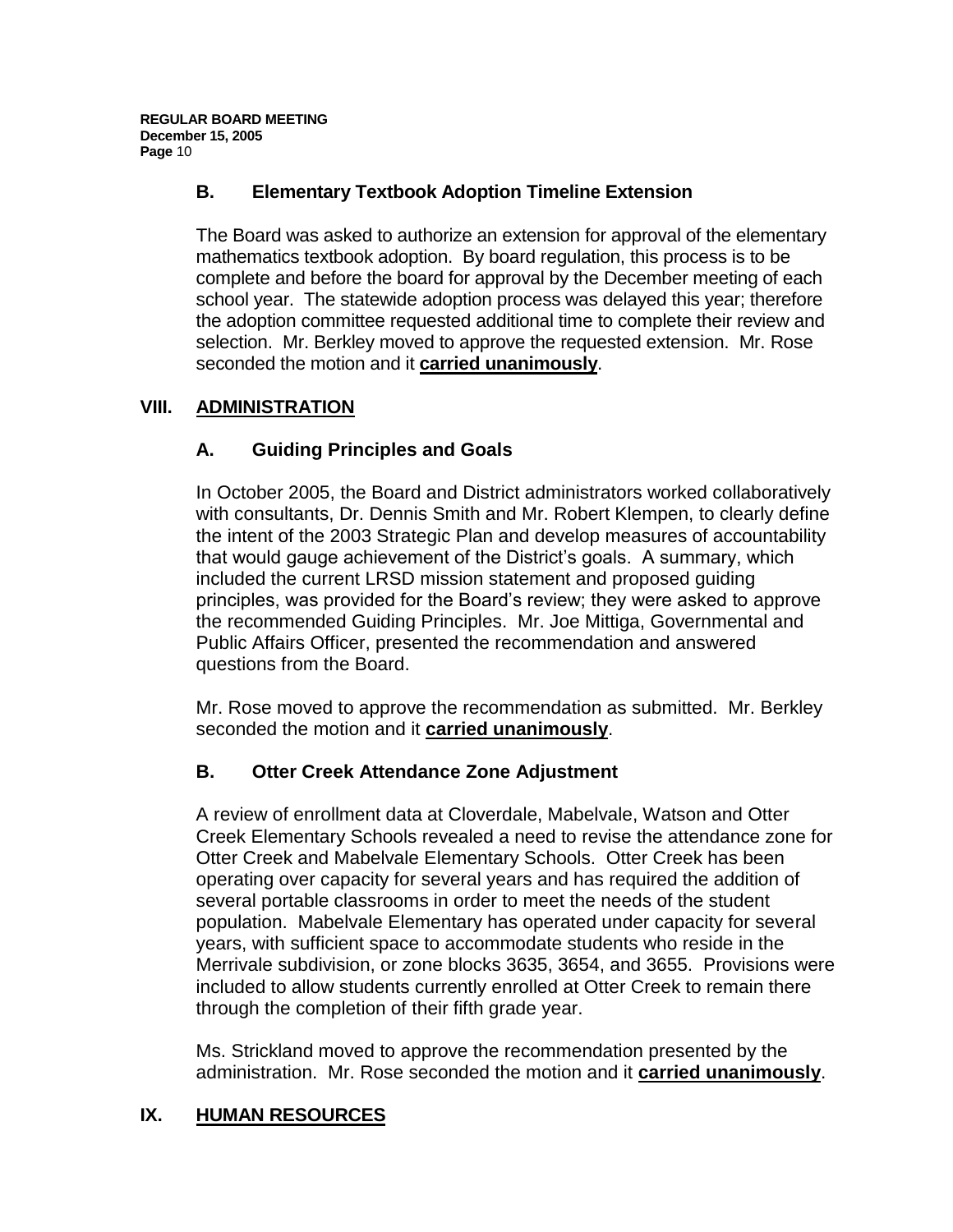### **A. Personnel Changes**

Routine personnel items were printed in the Board's agenda. Mr. Rose moved to approve the personnel actions as presented and Mr. Berkley seconded the motion. The motion passed by a **unanimous vote**.

## **X. FINANCE & SUPPORT SERVICES**

#### **A. Donations of Property**

The Board was asked to approve the acceptance of recent donations to schools and departments within the District. Mr. Kurrus read the donation listed as follows:

| <b>SCHOOL/DEPARTMENT</b>           | <b>ITEM</b>                                                                                                                                                | <b>DONOR</b>                                                                                                                          |
|------------------------------------|------------------------------------------------------------------------------------------------------------------------------------------------------------|---------------------------------------------------------------------------------------------------------------------------------------|
| Central High School                | \$149.27 cash to be used to purchase a<br>tent for the boys' track team                                                                                    | Marion W. Fulk                                                                                                                        |
| J. A. Fair High School             | \$500.00 grant to purchase technology in<br>desktop publishing                                                                                             | Walton Foundation / Wal-Mart Store<br>#126                                                                                            |
| <b>Fulbright Elementary School</b> | Field trip, valued at \$499 for Ms. Gray's<br>second grade class to see "Dora, The<br>Explorer" October 18, 2005                                           | <b>Alltel Corporation</b>                                                                                                             |
| Jefferson Elementary<br>School     | "Agency Hands in the Community"<br>Grant in the amount of \$500.00 to the<br>Stars Program                                                                 | Allstate Foundation                                                                                                                   |
| McClellan High School              | Cash donations to the incentive<br>program for students scoring proficient<br>and advanced on the ACTAAP tests<br>in the amount of \$50.00 per contributor | Miriam Bernard / Salon Benefits, LLC,<br>Pike Parker / Parker & Associates Metal<br>Sales, Raymond House and McClellan<br><b>PTSA</b> |
| Rightsell Academy                  | \$710.00 to be used for incentives<br>\$200 cash to be used to purchase rainy<br>day games for students                                                    | Second Baptist Church<br><b>Rightsell PTA</b>                                                                                         |

## **B. Financial Report**

Mr. Milhollen presented the monthly review of the financial reports which were printed in the board's agenda. No action to approve the reports was taken.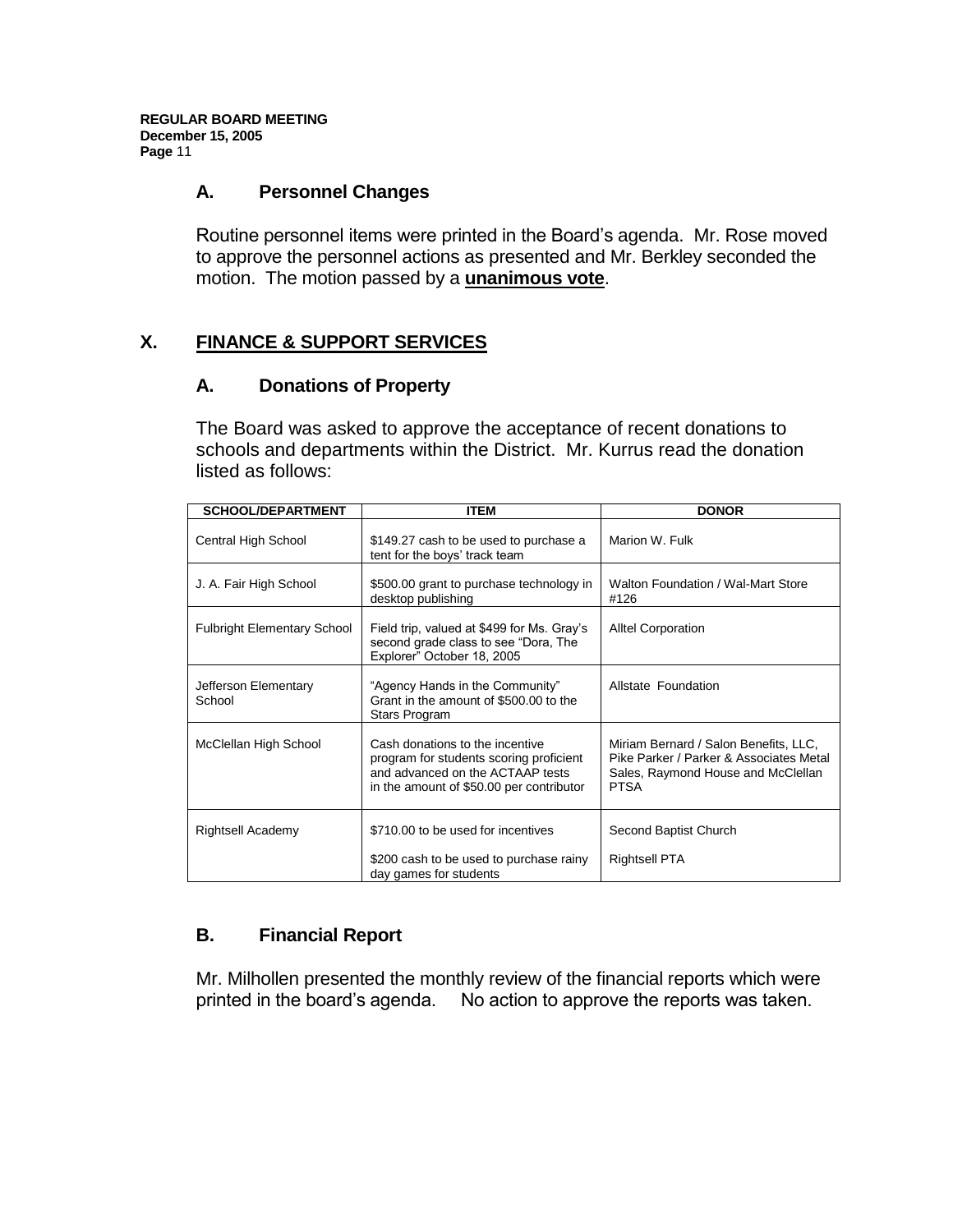#### **XI. CLOSING REMARKS**

Dr. Brooks notified the Board that two employee hearings were scheduled following the meeting.

Mr. Day requested that the Board determine a set time limit for each of the hearings. Dr. Daugherty suggested setting approximate limits, with time given for each side to present their evidence.

*The Board recessed briefly and reconvened at 8:15 p.m. to conduct closed employee hearings.* 

#### **XII. EMPLOYEE HEARING**

Prior to the convening of the hearings Attorney John Walker asked that Sue Strickland and Tony Rose be excused. He then stated that Ms. Strickland should be compelled to recuse due to discussions she had held with the Superintendent regarding the employees who were being heard. Ms. Strickland declined.

A former principal was represented by Attorney John Walker. Mr. Walker was assisted by Attorney Lacey Kennedy. The employee's brother and mother were allowed to remain in the closed hearing. The LRSD Board and administration were represented by Attorney Chris Heller. Deputy Superintendent Hugh Hattabaugh and Director of Personnel David Hartz were also present.

Mr. Heller advised the Board that the hearing was for the purpose of considering issues related to the employee's reassignment. The employee was not recommended for termination or non-renewal. Dr. Brooks' administrative decision was made based on concerns with operations at a school, including staff morale, student discipline, and failure to deal effectively with parents, faculty and students. Mr. Heller noted that evidence would support that she was transferred because the school was underachieving.

Dr. Marian Lacey was called to provide testimony regarding a recommendation to the Superintendent that the employee be offered a transfer to an alternate position. As the associate superintendent for Secondary Education, Dr. Lacey had been the employee's direct supervisor for seven years. Dr. Lacey reviewed documents presented by Mr. Heller and responded to questions from Mr. Walker.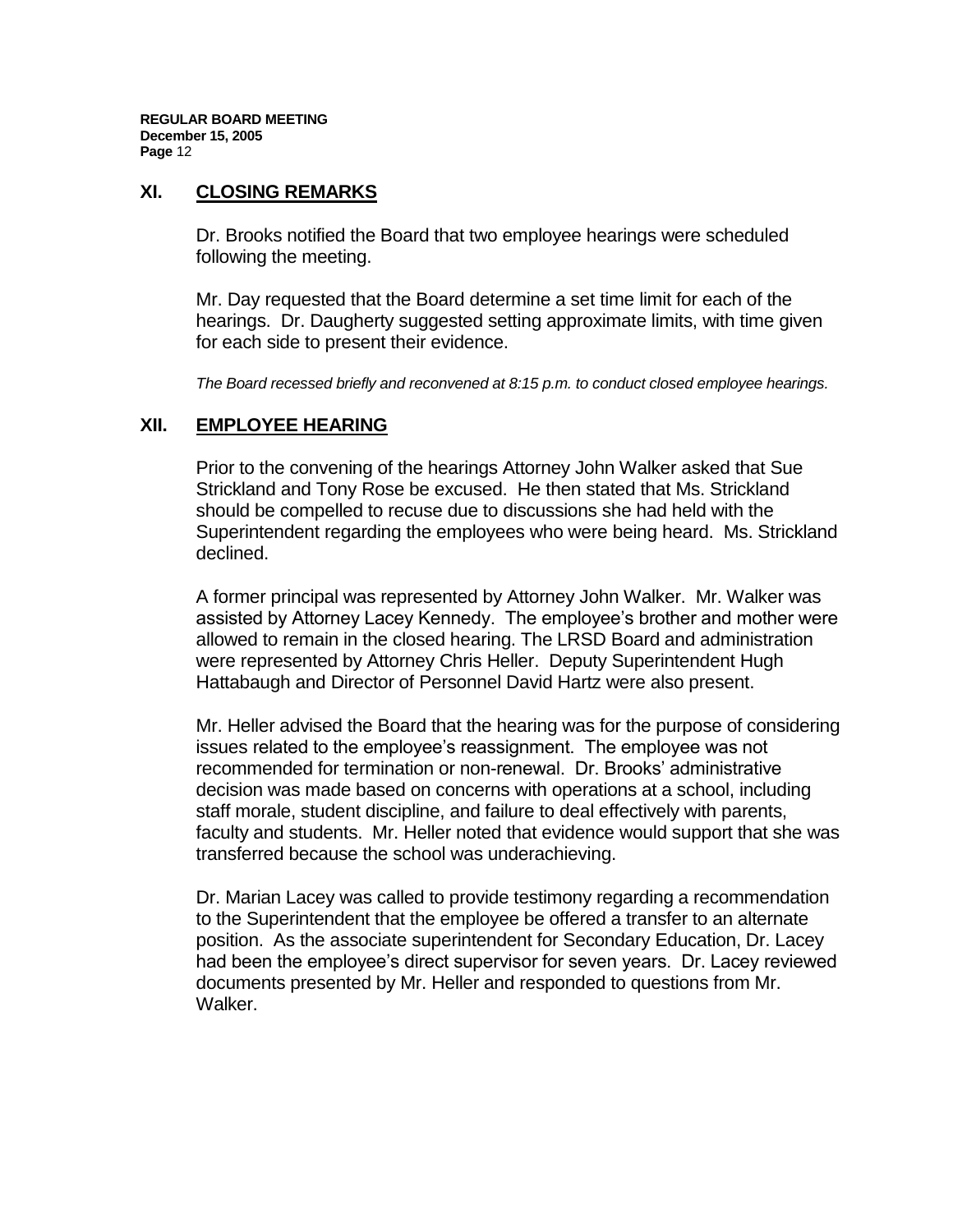Dr. Lacey stated that she had met on numerous occasions with the employee and had taken steps to assist in efforts to improve the school climate, student behavior and discipline. In addition, staff meetings had been held to address complaints and concerns from faculty and staff. When asked for specifics, Dr. Lacey reported that she had personally observed students mingling in the hallways instead of moving to class, excessive tardiness to class, students disrespectful of adults in authority, use of profanity, and blatant violations of the District's dress code.

Mr. Walker reviewed previous performance appraisal documents for the employee where satisfactory ratings were assessed. He reviewed a memorandum from Superintendent Brooks to the employee dated September 22, 2004 and asked Dr. Lacey if she felt that Dr. Brooks had targeted specific principals for performance evaluations. Dr. Lacey addressed these questions by stating that the Superintendent had a responsibility based on his position to review operations in all schools and make recommendations based on his observations.

*The Board took a break at 10:45 p.m. and returned at 10:55 p.m. to complete the hearing. During the break, the Board and attorneys agreed to postpone the second hearing on the schedule due to the late hour.*

The employee was called to testify at 11:00 p.m. Mr. Kennedy posed questions regarding her current assignment. The employee stated that she considered the position to be a demotion with additional duties that kept her at the school until 9:00 p.m. several days of the week. The employee stated that Dr. Brooks visited her previous school on numerous occasions and that she felt he was only doing so for the purpose of seeking out reasons to remove her from her position. She admitted serious discipline problems with the students at her former school including lack of respect for adults in authority, bad attitudes and a lack of self-control. However, she stated that she was trying to lead the school and implement the changes suggested by her supervisor, Dr. Lacey.

Mr. Day asked for clarification on the expectations and requirements of the Board at the conclusion of the hearing. Mr. Heller reported that it was the Board's duty to review the issues, determine if there was just and reasonable cause for the recommendation and then to uphold, reject or modify the administration's recommendation.

Dr. Brooks was asked to respond to several questions regarding his evaluation of principals and routine visits to school campuses. Dr. Brooks reported that the principals were evaluated formally by their appropriate associate superintendent and that he did not personally conduct personnel evaluations.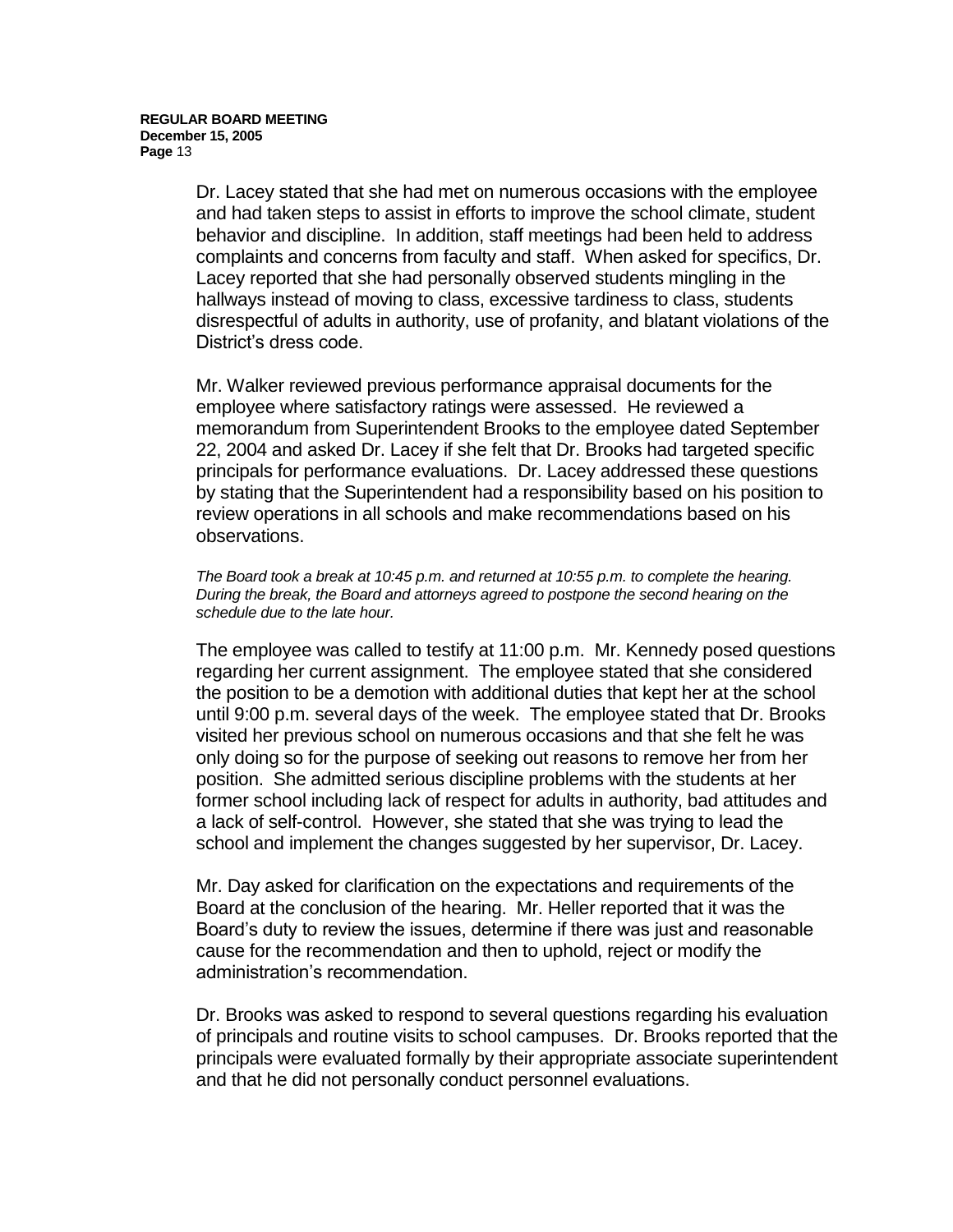When questioned, Dr. Brooks agreed that he had visited the school often, but that his visits were for no purpose other than to witness personally that the school was not being operated effectively. He reported that complaints had been received from parents, students, faculty members and others, both by telephone and by personal visits. There was no formal record kept of these complaints.

#### *The Board convened a closed session for deliberation and returned at 12:20 a.m.*

The board returned from closed session and reported that no action had been taken. The following motions and conclusions to the hearing were based on the three reasons outlined in a letter addressed to the employee from Superintendent Brooks dated April 28, 2005.

Mr. Kurrus made a motion to support the superintendent's recommendation and agree that the employee failed to create a positive and effective school climate. Mr. Berkley seconded the motion. On a roll call vote, Mr. Kurrus, Mr. Day, Mr. Berkley and Ms. Strickland voted in favor of the motion; Dr. Daugherty, Mr. Rose and Dr. Mitchell voted "no." The motion **carried 4-3**.

Mr. Kurrus made a motion to support the superintendent's recommendation and agree that the employee failed to manage student discipline and control. Mr. Rose seconded the motion. The motion **carried 6-1**, with Dr. Mitchell casting the "no" vote.

Mr. Kurrus made a motion to support the superintendent's recommendation that the employee failed to establish staff support and cooperation. Mr. Berkley seconded the motion and it **carried 5-2**, with Dr. Mitchell and Dr. Daugherty casting "no" votes.

Mr. Kurrus offered a motion to offer the employee a contract for the position she currently holds at the same net amount of pay, including stipends, that she received for the last year. The intent was to make up any difference in the salary that she has received for the current year and to "make her whole" through the end of the current contract year. Dr. Mitchell seconded the motion.

Mr. Heller clarified the motion to ensure that the record reflected the motion accurately: the intent is to allow the employee to receive the salary to which she would have been entitled as principal of her school for the current contract year. After this school year, her salary would revert to the amount associated with the position to which she is assigned.